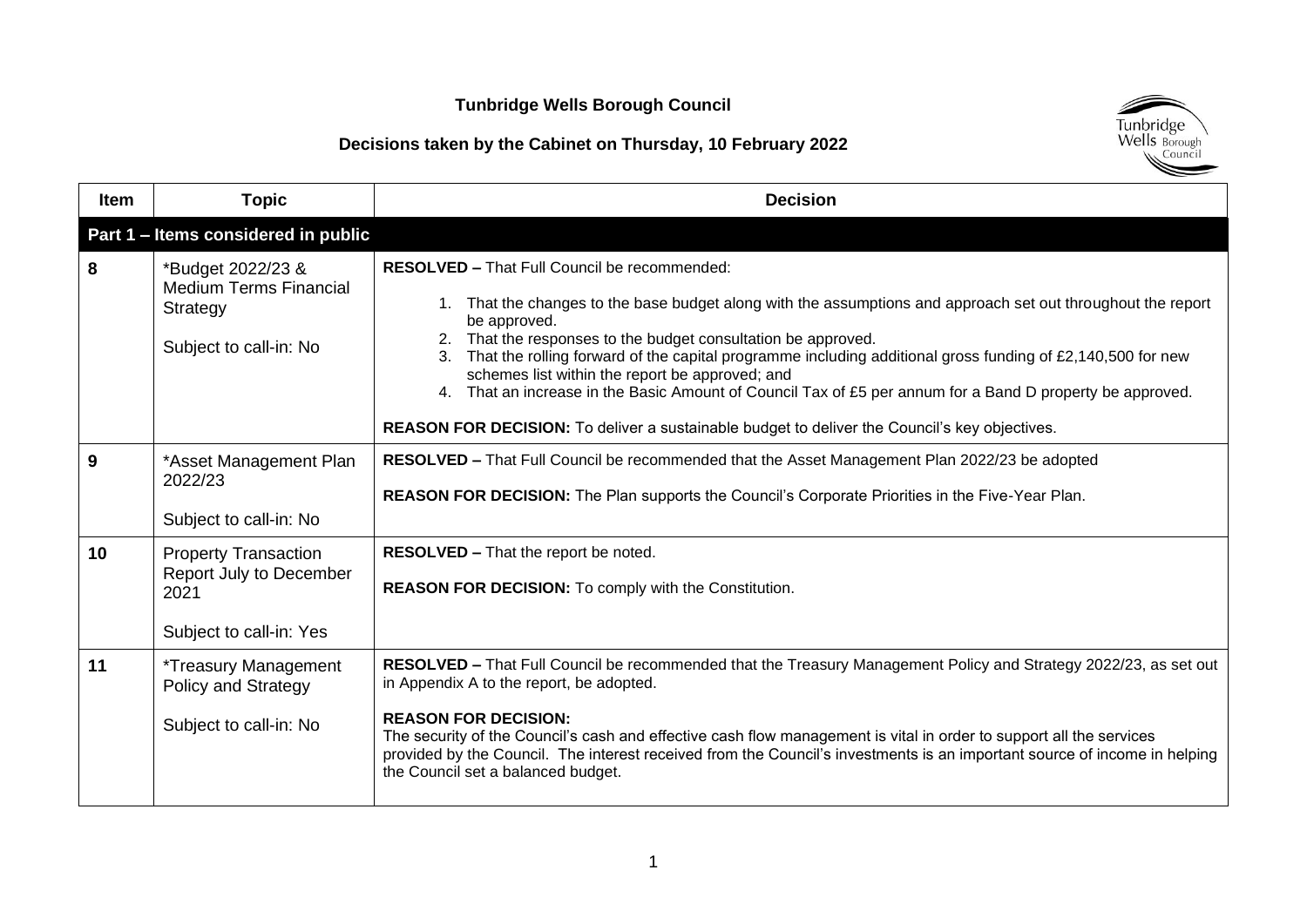#### **Tunbridge Wells Borough Council**

#### **Decisions taken by the Cabinet on Thursday, 10 February 2022**



| <b>Item</b> | <b>Topic</b>                                               | <b>Decision</b>                                                                                                                                                                                                                                                                                                                                                                                                                                                                                                                                                                                                                                                                                                                                                                                                                                                                                |
|-------------|------------------------------------------------------------|------------------------------------------------------------------------------------------------------------------------------------------------------------------------------------------------------------------------------------------------------------------------------------------------------------------------------------------------------------------------------------------------------------------------------------------------------------------------------------------------------------------------------------------------------------------------------------------------------------------------------------------------------------------------------------------------------------------------------------------------------------------------------------------------------------------------------------------------------------------------------------------------|
| 12          | <i>*Capital Strategy</i><br>Subject to call-in: No         | RESOLVED – That Full Council be recommended that the Capital Strategy 2022/23, as set out at Appendix A to the<br>report be adopted.<br><b>REASON FOR DECISION:</b><br>To provide guidance on the Council's capital programme and the use of its capital resources as required by the Chartered<br>Institute for Public Finance and Accountancy and Prudential Code and Treasury Management Codes                                                                                                                                                                                                                                                                                                                                                                                                                                                                                              |
| 13          | <b>CCTV Monitoring Contract</b><br>Subject to call-in: Yes | <b>RESOLVED –</b><br>1. That the head of Facilities and Community Hubs be given delegated authority to award the new CCTV<br>Monitoring Contract to Supplier A and enter into a Contract with said Contractor for a period of two years from<br>1 June 2022 with the option of two annual extensions be approved.<br>2. That delegated authority be given to the head of Legal Services and S151 Officer to undertake all legal and<br>financial requirements necessary to complete the CCTV Monitoring Contract be approved.<br>3. That the Head of Legal Services be given delegated authority to negotiate and complete the contract and all<br>ancillary documents as may be necessary be approved.<br><b>REASON FOR DECISION:</b><br>To provide the Council with the necessary services and provide certainty of cost over the next four years using the most<br>cost effective supplier. |

Decision Notice published: Thursday 10 February 2022

**Please see below for details of the Council's call-in procedure.**